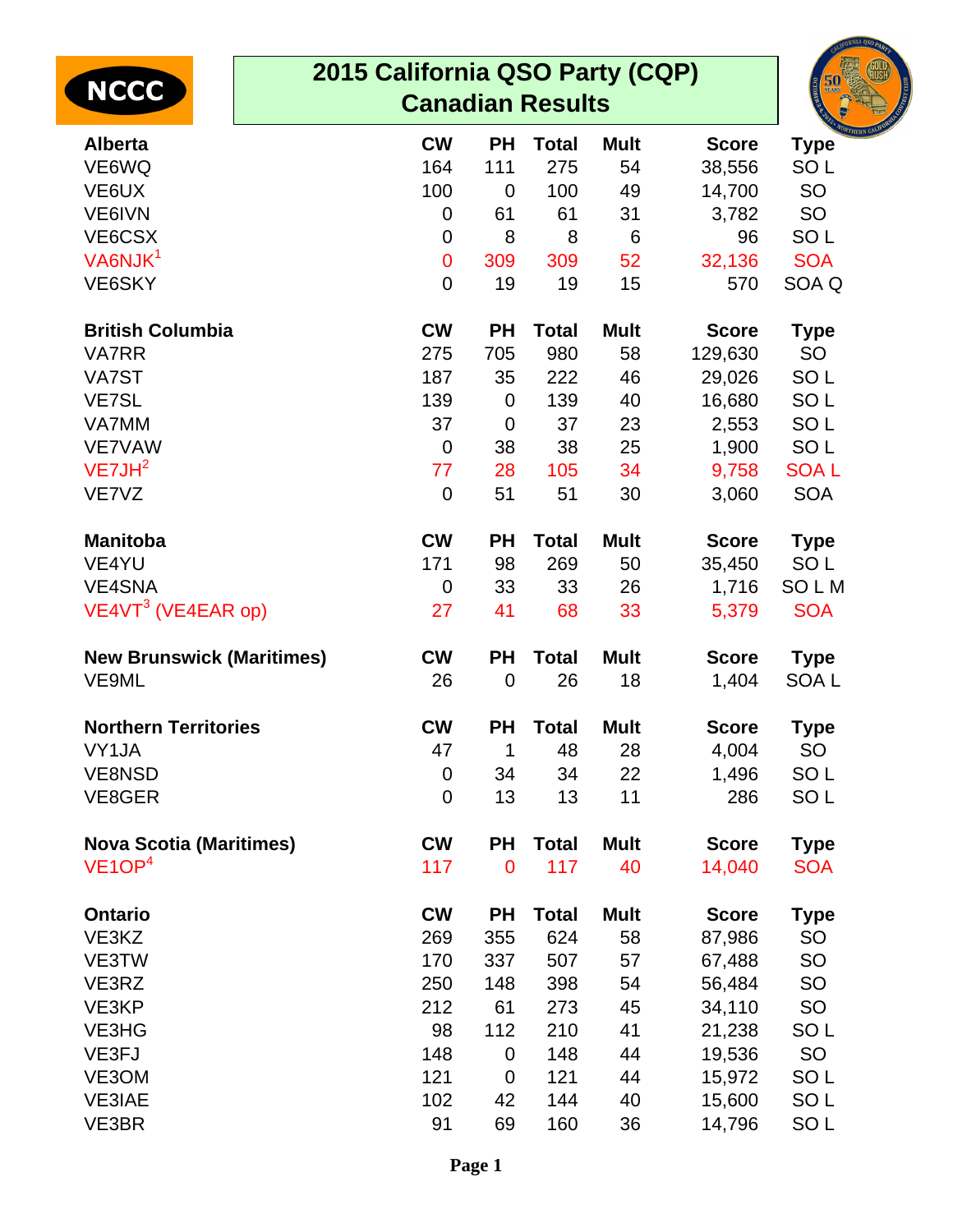| <b>NCCC</b>                        | 2015 California QSO Party (CQP)<br><b>Canadian Results</b> |                |              |             |              |                  |  |  |
|------------------------------------|------------------------------------------------------------|----------------|--------------|-------------|--------------|------------------|--|--|
| <b>Ontario</b>                     | <b>CW</b>                                                  | <b>PH</b>      | <b>Total</b> | <b>Mult</b> | <b>Score</b> | <b>Type</b>      |  |  |
| VE3AD                              | $\overline{0}$                                             | 134            | 134          | 45          | 12,060       | <b>SO</b>        |  |  |
| VE3HED                             | $\overline{0}$                                             | 133            | 133          | 45          | 11,970       | SO               |  |  |
| VE3JI                              | 94                                                         | 36             | 130          | 32          | 11,328       | SO <sub>L</sub>  |  |  |
| <b>VA3RKM</b>                      | 83                                                         | 26             | 109          | 37          | 11,137       | SO <sub>L</sub>  |  |  |
| VE3DQN                             | 82                                                         | 11             | 93           | 37          | 9,916        | SO <sub>L</sub>  |  |  |
| VA3XH                              | $\mathbf 0$                                                | 126            | 126          | 37          | 9,324        | <b>SO</b>        |  |  |
| VA3FN                              | 72                                                         | $\overline{0}$ | 72           | 33          | 7,128        | SO <sub>L</sub>  |  |  |
| VE3UZ                              | $\mathbf 0$                                                | 85             | 85           | 35          | 5,950        | SO <sub>L</sub>  |  |  |
| VE3GYL                             | $\Omega$                                                   | 69             | 69           | 35          | 4,830        | <b>SOLYL</b>     |  |  |
| VE3CX                              | 17                                                         | 27             | 44           | 31          | 3,255        | <b>SO</b>        |  |  |
| VA3SB                              | 30                                                         | $\overline{0}$ | 30           | 22          | 1,980        | SO <sub>Q</sub>  |  |  |
| <b>VE3RCN</b>                      | 10                                                         | 10             | 20           | 15          | 750          | SO <sub>L</sub>  |  |  |
| VE3WPV                             | $\mathbf 0$                                                | 14             | 14           | 11          | 308          | SO <sub>L</sub>  |  |  |
| $V$ A3D $F5$                       | 321                                                        | 315            | 636          | 57          | 90,801       | <b>SOAL</b>      |  |  |
| VE3CV                              | 119                                                        | 150            | 269          | 51          | 33,507       | <b>SOAL</b>      |  |  |
| VA3EC                              | 193                                                        | 0              | 193          | 41          | 23,739       | <b>SOAL</b>      |  |  |
| VA3PC                              | $\Omega$                                                   | 199            | 199          | 53          | 21,094       | SOA <sub>L</sub> |  |  |
| VA3NGE                             | 102                                                        | 49             | 151          | 38          | 15,352       | <b>SOAL</b>      |  |  |
| VE3XD                              | 87                                                         | $\overline{0}$ | 87           | 32          | 8,352        | SOA <sub>L</sub> |  |  |
| <b>VE3XAT</b>                      | 50                                                         | $\overline{0}$ | 50           | 28          | 4,200        | SOA <sub>L</sub> |  |  |
| <b>VE3MIS</b>                      | 105                                                        | 310            | 415          | 58          | 54,230       | M/M              |  |  |
| VE3MIS ops = VE3IMG, VE3CWU, VE3VE |                                                            |                |              |             |              |                  |  |  |
| Quebec                             | <b>CW</b>                                                  | <b>PH</b>      | <b>Total</b> | <b>Mult</b> | <b>Score</b> | <b>Type</b>      |  |  |
| VA2AGW                             | $\mathbf 0$                                                | 107            | 107          | 41          | 8,774        | <b>SO</b>        |  |  |
| VE <sub>2</sub> GT                 | $\mathbf 0$                                                | 23             | 23           | 15          | 690          | SO <sub>L</sub>  |  |  |
| VE2BWL <sup>6</sup>                | 60                                                         | $\overline{0}$ | 60           | 32          | 5,760        | <b>SOAL</b>      |  |  |
| <b>Saskatchewan</b>                | <b>CW</b>                                                  | <b>PH</b>      | <b>Total</b> | <b>Mult</b> | <b>Score</b> | <b>Type</b>      |  |  |
| VE5SDH                             | 152                                                        | 111            | 263          | 51          | 34,578       | SOLYL            |  |  |
| VE5DMN                             | $\overline{0}$                                             | 63             | 63           | 33          | 4,158        | SO <sub>L</sub>  |  |  |
| VE5JJA                             | $\overline{0}$                                             | 35             | 35           | 22          | 1,540        | SO <sub>L</sub>  |  |  |
| VE <sub>5</sub> ZC                 | $\overline{0}$                                             | 27             | 27           | 19          | 1,026        | SO <sub>L</sub>  |  |  |
| $VE5MX^7$                          | 74                                                         | 31             | 105          | 40          | 11,360       | <b>SOA</b>       |  |  |

## **Checklogs:** VA2AFH.

C = Checklog  $E =$  County Expedition  $L = Low Power$  $M = Mobile$ M/M = Multi-Multi